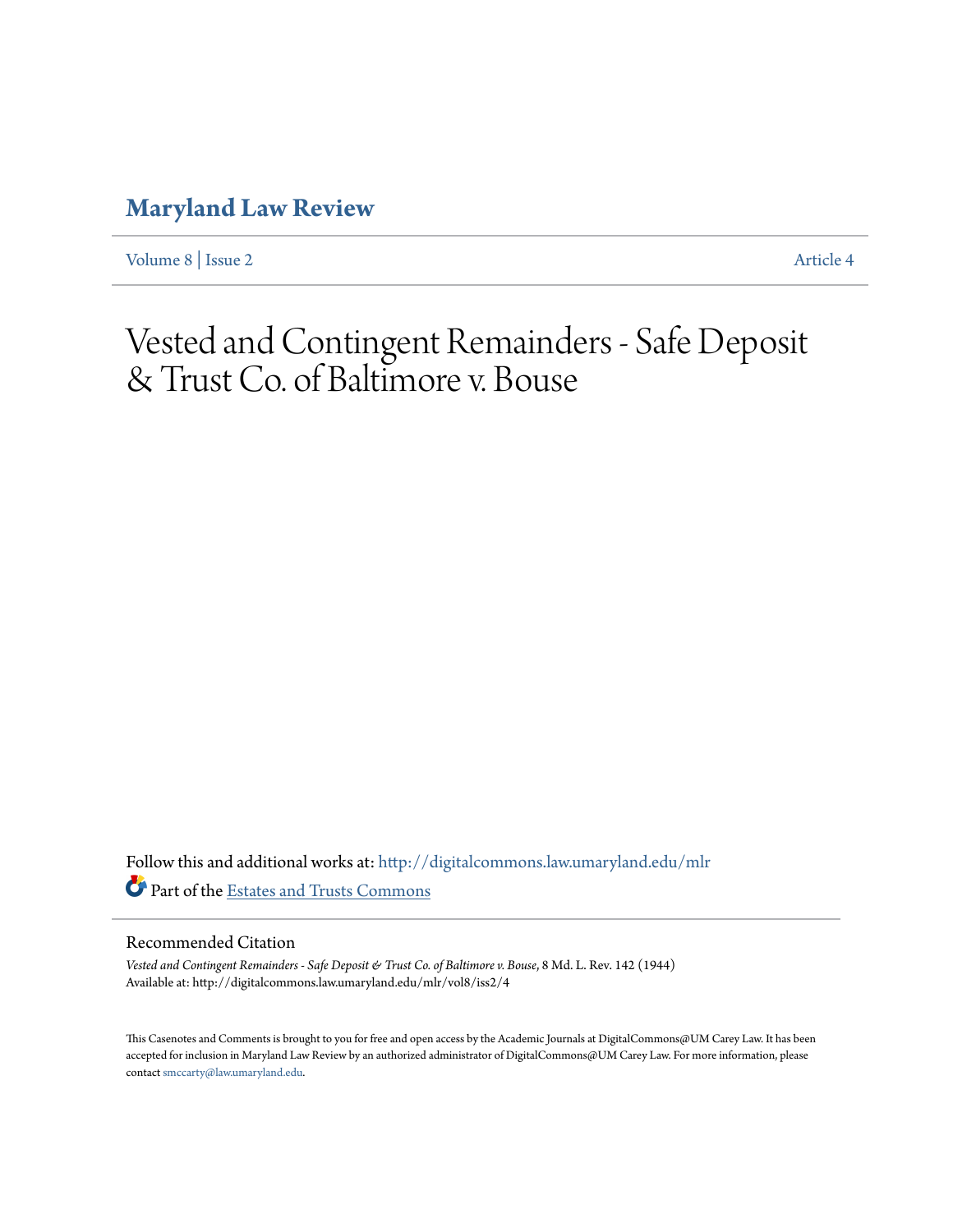#### **VESTED AND CONTINGENT** REMAINDERS

#### *Sale Deposit & Trust Co. of Baltimore v. Bouse'*

The testatrix died in 1922 and bequeathed one-fourth of the residue of her estate in trust for her son, Alfred, for life, and after his death to his child or children living at the time of his death, but if he should die without leaving any surviving children, or if his children should all die before the age of twenty-one years, then to the other children of the testatrix, naming them. A similar bequest was made to her daughter, Mary Helen. Both bequests were made upon condition that the life tenants make similar provision for the devolution of certain other property; these conditions were complied with by the life tenants, both of whom executed deeds of trust containing similar limitations, shortly after the death of the testatrix. Alfred died in 1940 without any surviving children;2 Mary Helen died in 1941 leaving three children surviving.<sup>3</sup> After the death of the testatrix and after the execution of the trusts by the life tenants, but prior to the death of the life tenants, legislation was passed imposing certain inheritance taxes which, if applicable, would subject the remainders to taxation. *Held:* The remainders passing upon the death

**<sup>1 181</sup> Md. 351, 29** *A.* **(2d) 906** (1943).

<sup>&#</sup>x27;He was a widower and apparently never had any children. See tran-

<sup>&</sup>lt;sup>3</sup> All of the surviving children were born prior to 1922; two other children were born to Mary Helen but had died prior to 1922. *Ibid.*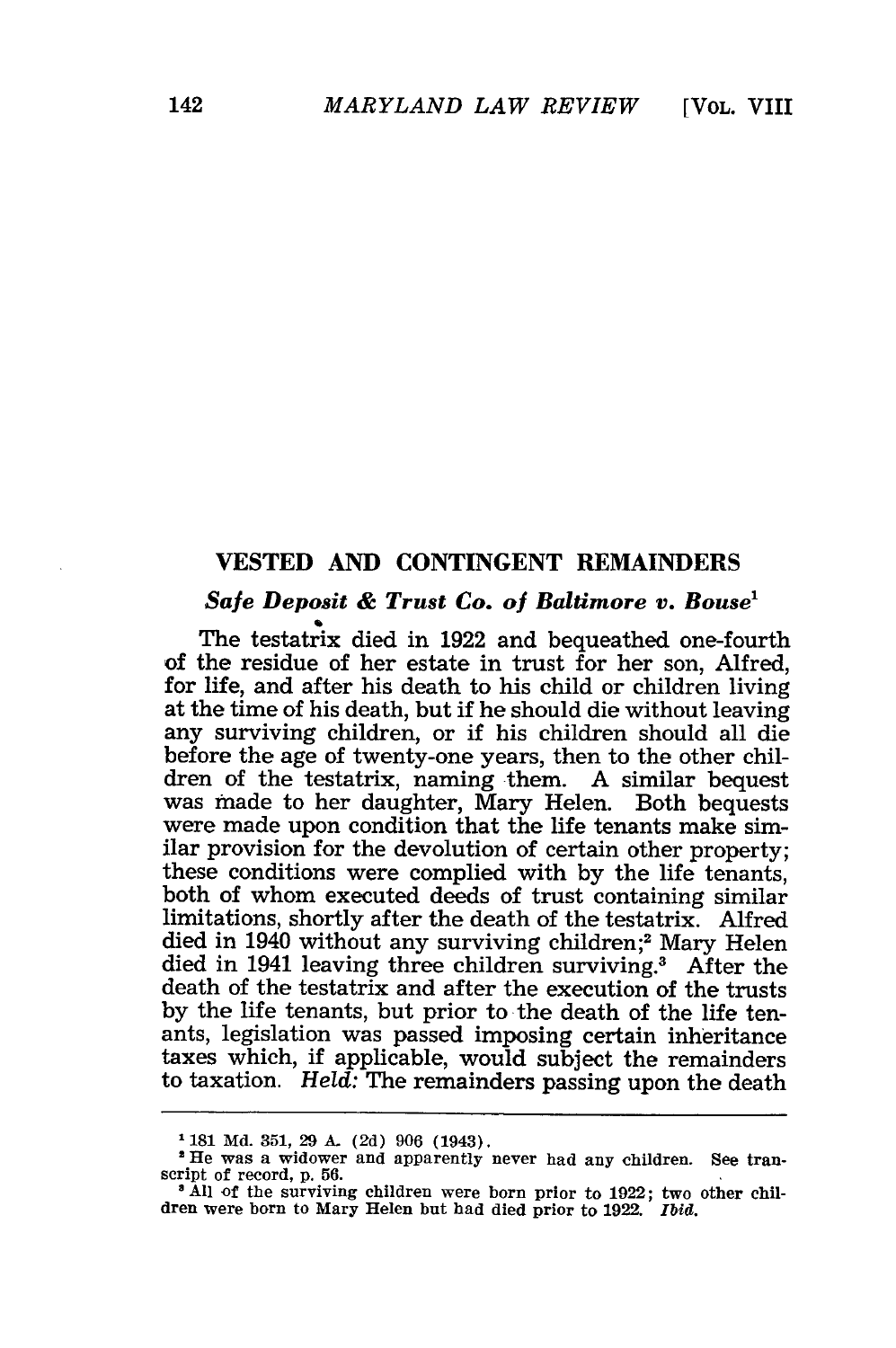of Alfred are subject to the tax, but the remainders passing upon the death of Mary Helen are not.

The Court construed the inheritance tax to be an excise tax levied on the privilege of receiving property upon the death of the former owner, a privilege granted **by** the state subject to the payment of the tax. Such a tax, they held, can be constitutionally applied only to a succession taking place after the enactment of the statute, and the vesting in interest constitutes the succession. The question then became one of determining whether the remainders were vested or contingent prior to the death of the life tenants. Accepting the Court's analysis of the problem and their construction of the statute, $4$  the importance of the case lies in its discussion of the distinction between vested and contingent remainders, for it is the latest expression which the Court of Appeals has made on this subject. In discussing these concepts they defined a vested remainder as "one which is limited to a person in being, whose right to the estate does not depend upon the happening or failure of any future event", and a contingent remainder as "one which is either limited to a person not in being or not certain or ascertained, or so limited to a certain person that his right to the estate depends upon some contingent event in the future".<sup>5</sup> These definitions are taken almost verbatim from local texts<sup>6</sup> and are typical of the attempts which have been made to state in a simple, concise rule

**I** Although there is ample authority for construing such a tax to be a transfer tax, one may well question some of the dicta regarding the application of inheritance taxes to vested remainders. For example, the Court said: "It is our decision that even though a remainder may have to be opened to let in after born children, or may be divested as a result of the death of the remainderman without issue, nevertheless if it is a vested remainder it is not subject to a subsequent inheritance tax statute, although enacted prior to the end of the life estate". **29 A. (2d) 906, 909.** But they had previously said: **". . .** the rate of inheritance tax is to be determined according to the law in effect at the time when remainders vest in interest, when the rights of the parties become fixed and certain, and not when the remainders pass in possession upon the death of the life tenant. This rule is applicable whether the remainder be vested or con-tingent". *Ibid.* Now it should be apparent that there is an inconsistency in those statements; it is true that remainders which are subject to open up or which may be completely divested **by** the happpening of some event are technically vested, but it is also true that they are not *fixed and certain* until they become indefeasibly vested. Consequently, courts which employ an economic test should sustain taxes imposed at any time before the interest becomes indefeasibly vested on the theory that something of value passes at that time. See Bankers Trust Co. v. Higgins, **136 F. 2d 477, 478 (C. C. A. 2d,** 1943).

**SSafe** Deposit **&** Trust Co. of Baltimore v. Bouse, 29 **A. (2d) 906, 909 (Md.,** 1943).

**a MILLER, CONSTRUCTON OF** WILLS **(1927)** Sec. **213; VExABLE,** SYLLABUs **ON THE LAW** or **REAL PROPERTY IN MARYLAND (1892) 76-77.**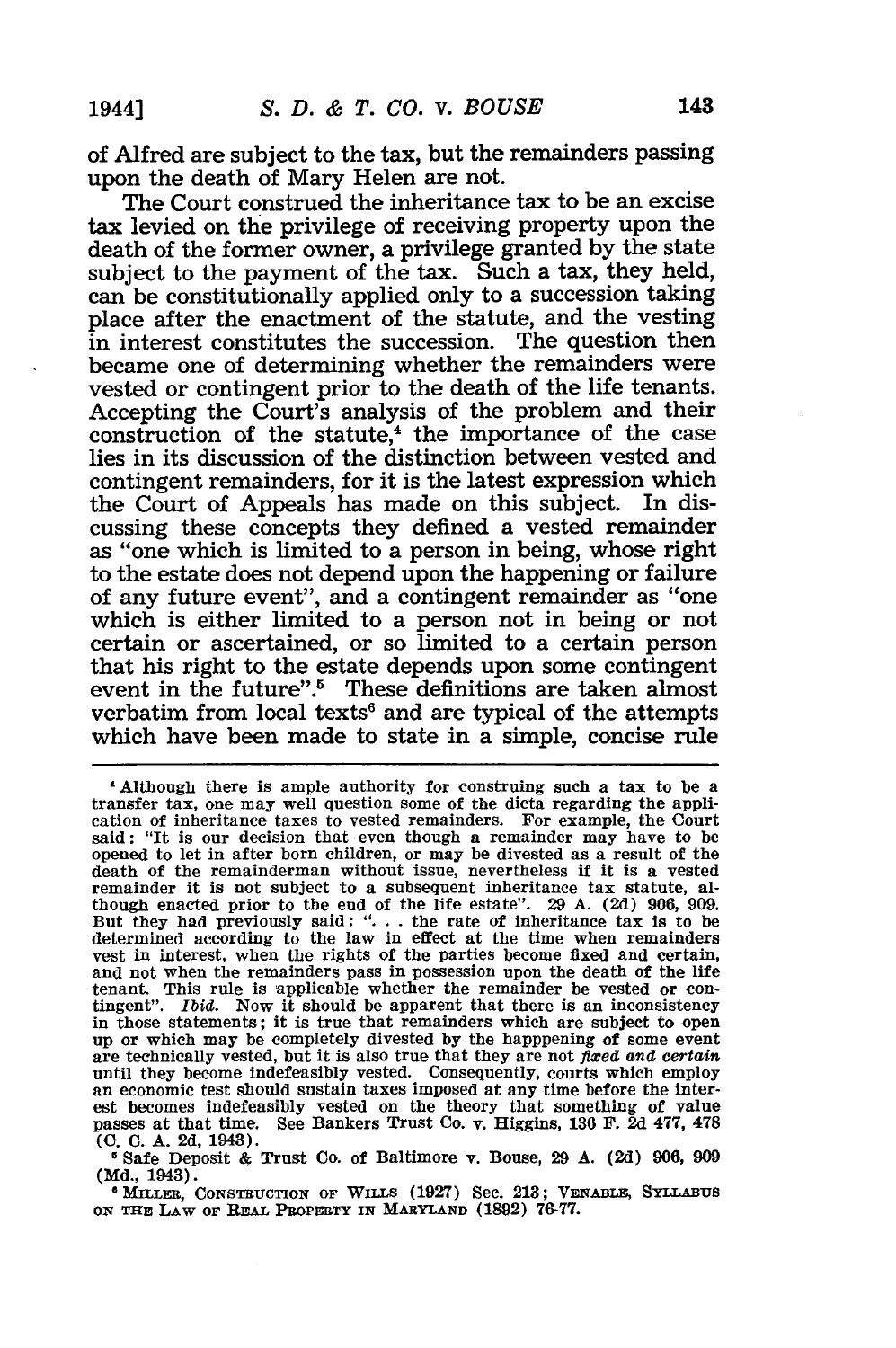the distinction between vested and contingent remainders.7 Although one cannot quarrel much with the above definitions as an abstract statement of the difference between vested and contingent remainders, the application of them in the instant case and the results which the Court reached are subject to criticism.

The remainders following the life estate in Alfred were properly held contingent since the gift to his sisters was upon the express conditions that he die without leaving any surviving children, or that all his children should die before the age of twenty-one years.<sup>8</sup> Thus at the time of the death of the testatrix, and when the trust deed was executed, the right of Alfred's sisters to the property passing upon his death depended upon the happening or failure of a future event; although the persons who might take under the limitation to the sisters were in being and certain, their right to the estate depended upon the happening of a contingent event in the future. Consequently, the Court had little difficulty in holding the remainders to the sisters contingent prior to the death of Alfred in 1940. The fact that the gift to Alfred's sisters was preceded **by** a gift to the children of Alfred, and that at the death of the testatrix he did not have any children and none were subsequently born, undoubtedly influenced the Court in holding the remainders following Alfred's life estate contingent. Obviously a remainder limited to persons not in being is contingent upon their birth, and since the first limitation following the life estate thus created a contin-

For other definitions see 2 BL. **COMM. \*168-169; FEARNE, CONTINGENT REMAINDERS** (4th Am. ed. 1845) \*34; GRAY, **THE** RULE **AGAINST PERPETUI-TIES** (4th ed. 1942) Secs. **25, 27; 1** SIMEs, **FUTURE** INTERESTS **(1936)** Sees. expansion of such attempts to frame a universal test and to<br>use it as the determining factor in the solution of all cases involving<br>remainders see Jones, Vested and Contingent Remainders, a Suggestion *With Respect to Legat Method* (1943) **8 Md.** L. Rev. **1.**

**<sup>8</sup>** It would seem that this last clause could operate only as a divesting condition creating an executory interest **in** the children of the testator, other than the life tenant, which would take effect in case the life tenant died leaving children surviving who failed to reach twenty-one; otherwise the condition would be included in the clause providing for a gift over on death of the life tenant without leaving surviving children. That the Court construed the clause as creating an executory interest seems clear from their opinion for, in discussing the nature of the remainder to the children<br>of the life tenant, they said: "The defeasible nature of the remainders<br>resulting from the defeat of the remainder interest upon the death of any child before the age of 21 years does not have the effect of making the remainders contingent. This possibility of such a loss is a condition subsequent, not a condition precedent". Safe Deposit & Trust Co. of Baltimore v. Bouse, **29 A. (2d) 906, 909 (Md.,** 1943). As to the validity of construing a limitation to create a contingent remainder on one event and an executory interest on another see **1 SIMEs,** Op. cit. 8upra, n. **7,** Sec. **110.**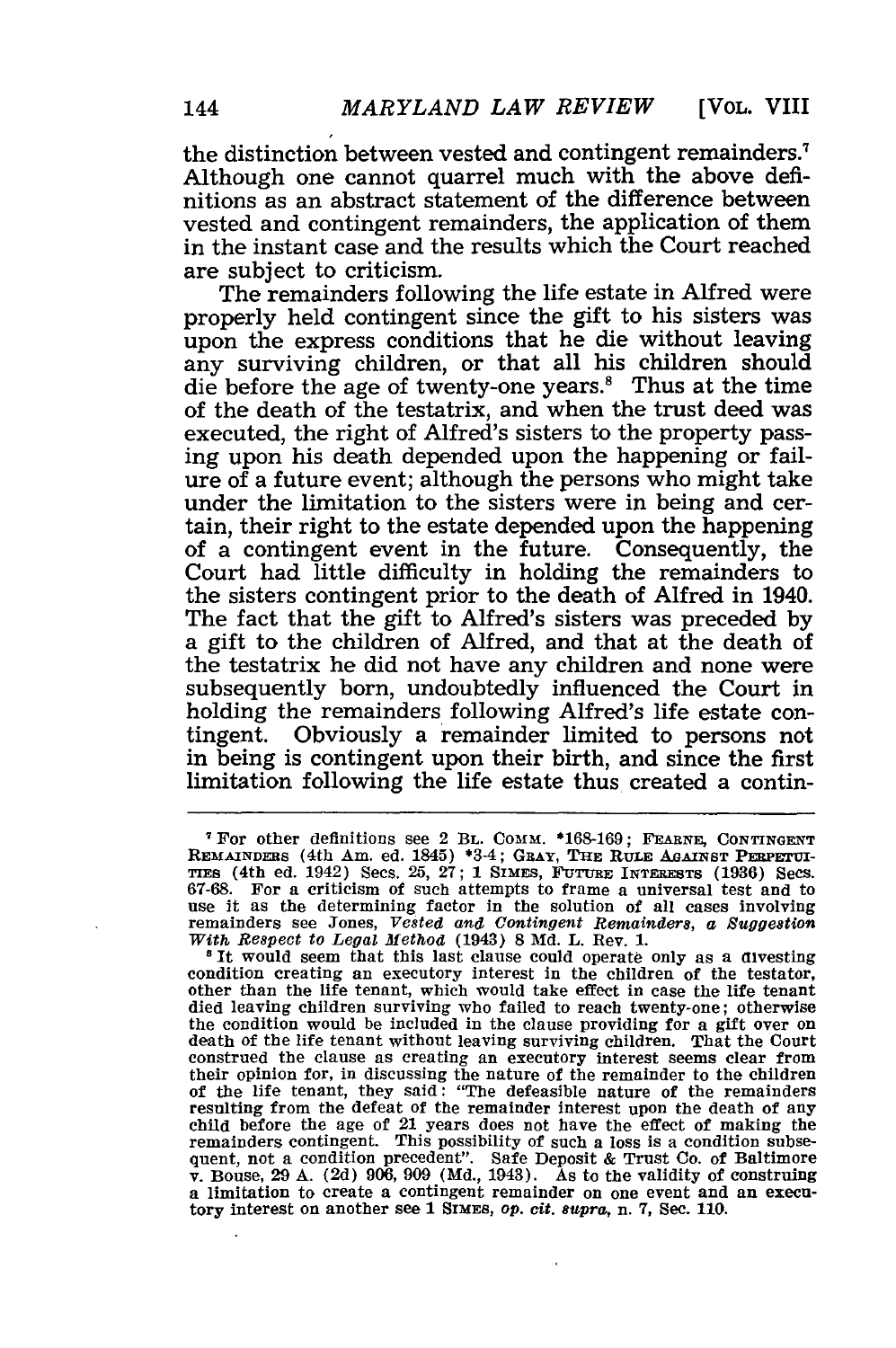gent remainder, the Court seemed to assume that all following limitations must likewise be contingent.<sup>9</sup>

On the other hand the Court held the remainders following the life estate in Mary Helen vested as of the date of the death of the testatrix in spite of the fact that these interests were created by language similar to, if not identical with, that used in the gifts following Alfred's life estate. Can such a result be justified? The only difference between the situation of the remaindermen who took following the death of Alfred and those who took following Mary Helen's life estate was the fact that at the time of the death of the testatrix Alfred had no children and none were subsequently born to him, so upon his death the property passed to his sisters, while at the time of the death of the testatrix Mary Helen did have children, and the children ultimately survived their mother and received the property upon her death. It seems that it was this fact (the existence of the children) which caused the Court to classify the remainders as vested, for they state:

"The law is established in Maryland that where there is a bequest to a person for life, with remainders to his children, the remainders are contingent until one of such children is born; **\* \* \*.** But when a child is born, and the remainderman is then ascertainable, the remainder immediately becomes vested, **\* \* \*" .10**

All of which is perfectly good law, quite consistent with the definitions of vested and contingent remainders quoted above, and entirely orthodox. But the Court then continues by saying:

"So a bequest to a certain person for life, and at his death to any surviving child or children, but in event he should die without issue, his estate should .go to a third person gives a vested remainder to any child of the life tenant immediately upon its birth.

The Court made the following statement: **". .** .the remainders under the testamentary trust for the benefit of Alfred **.. .**and under his deed of trust were contingent, *since he had* no *children,* and these remainders did not vest in interest until his death in 1940" [Italics supplied]. Safe De-posit & Trust Co. of Baltimore v. Bouse, 29 A. (2d) 906, 909 (Md., 1943). As to whether it is possible to have a vested remainder following a contingent remainder see Loddington v. Kime, 1 Salk 224, 91 Eng. Rep. 198 (1695); Egerton v. Massey 3 C. B. (N. S.) 338, 140 Eng. Rep. 771 (1857); FEARNE,

**<sup>10</sup>**Safe Deposit & Trust Co. of Baltimore v. Bouse, 29 **A.** (2d) 906, 909 **(Md.,** 1943).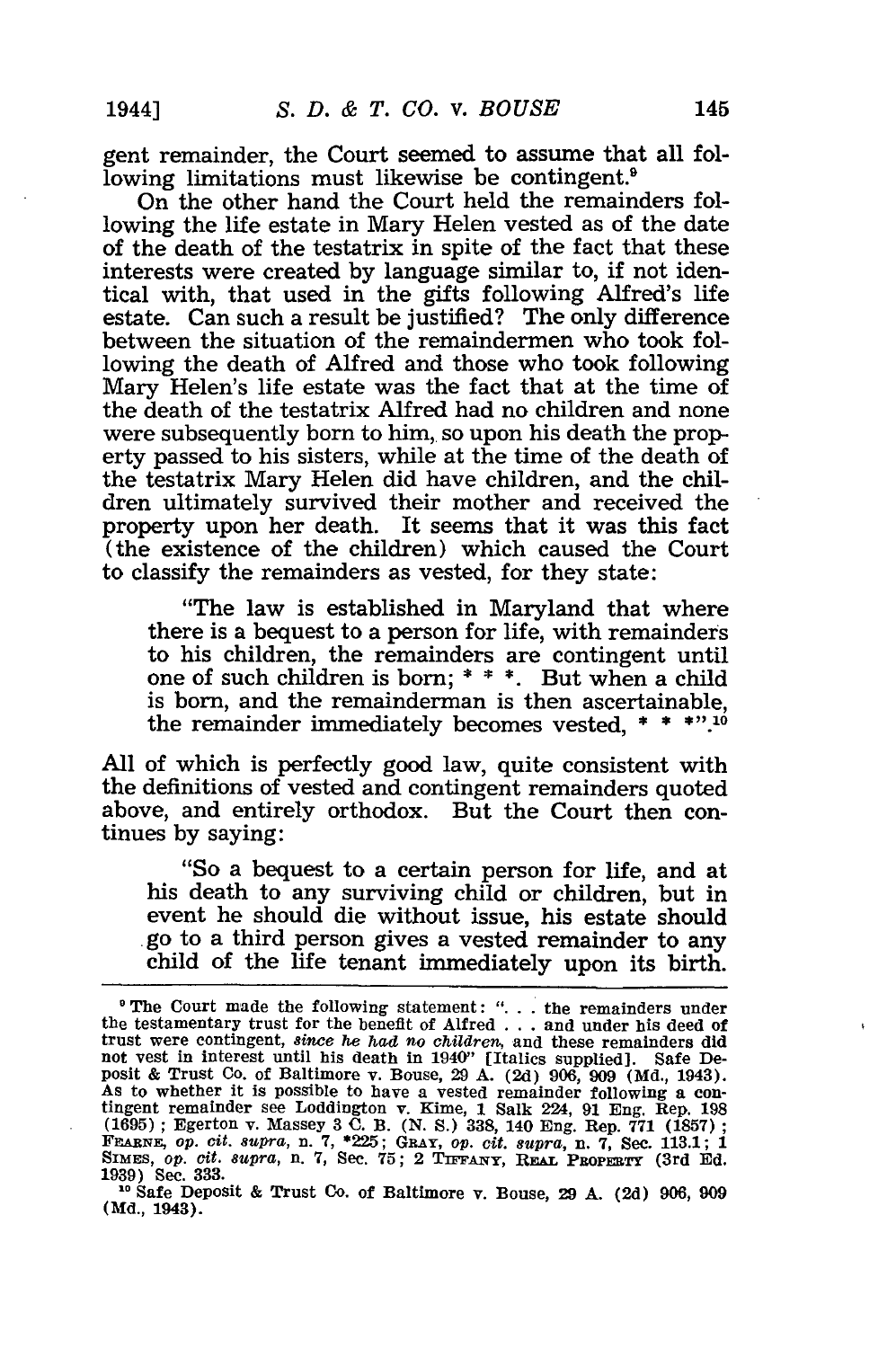**\* \* \*** It is therefore our opinion that since Mrs. Plummer [Mary Helen] had children, the remainders pass- ing under the testamentary trust for her benefit and under her deed of trust were vested remainders".11

There, it is submitted, is where the Court fell into error; they failed to distinguish between a remainder to all children of the life tenant and one limited only to those children who are living at the time of the life tenant's death, and to note that in the instant case the remainders were of the latter type. When the remainder is limited to children living at the death of the life tenant, there is imposed an express condition of survivorship which makes the remainder contingent until after the termination of the life estate, for prior to then the right of the remainderman to the estate depends upon a contingent future event-whether or not he survives the life tenant.<sup>12</sup> In such a case not only must a child be born but he must survive the life tenant in order to qualify as a remainderman. Consequently, the fact that Mary Helen had children at the time of the death of the testatrix, while Alfred did not, should have made no difference since the remainders were so limited as to remain contingent in any event prior to the death of the life tenants. Therefore, according to the traditional common law tests, all the remainders in the principal case should have been held contingent and subject to the inheritance tax.

Two questions immediately arise: (1) Was there any indication, previous to the decision in the *Bouse* case, that the Court of Appeals had in similar situations abandoned the traditional common law concepts of vested and contingent remainders? (2) To what extent does the *Bouse* case indicate such an abandonment? Both questions are difficult to answer categorically, but a brief review of the Maryland authorities indicates that previous to the *Bouse* case the Court of Appeals had, with one possible exception, adhered to the orthodox common law concepts. Thus re-

<sup>&</sup>lt;sup>11</sup> *Ibid.*<br><sup>12</sup> That this is the common law is recognized by all the authorities. For example see **GRAY,** *op. cit. supra,* n. **7,** Sec. 108, where it is stated that **"...** on a devise to A for life, remainder to such of his children as survive him, the remainder is contingent"; and 2 TIFFANY, op. *cit. supra*, n. 9, Sec. 321, where the author says, "A gift in remainder to those of a class of persons who may be surviving at a future time, as at the termination of the particular estate, is contingent because, until then, the remaindermen cannot be ascertained. So a gift to A for life, with a remainder to his children or issue living at his death, creates a contingent remainder, since the remaindermen cannot be ascertained until A's death . . **.".**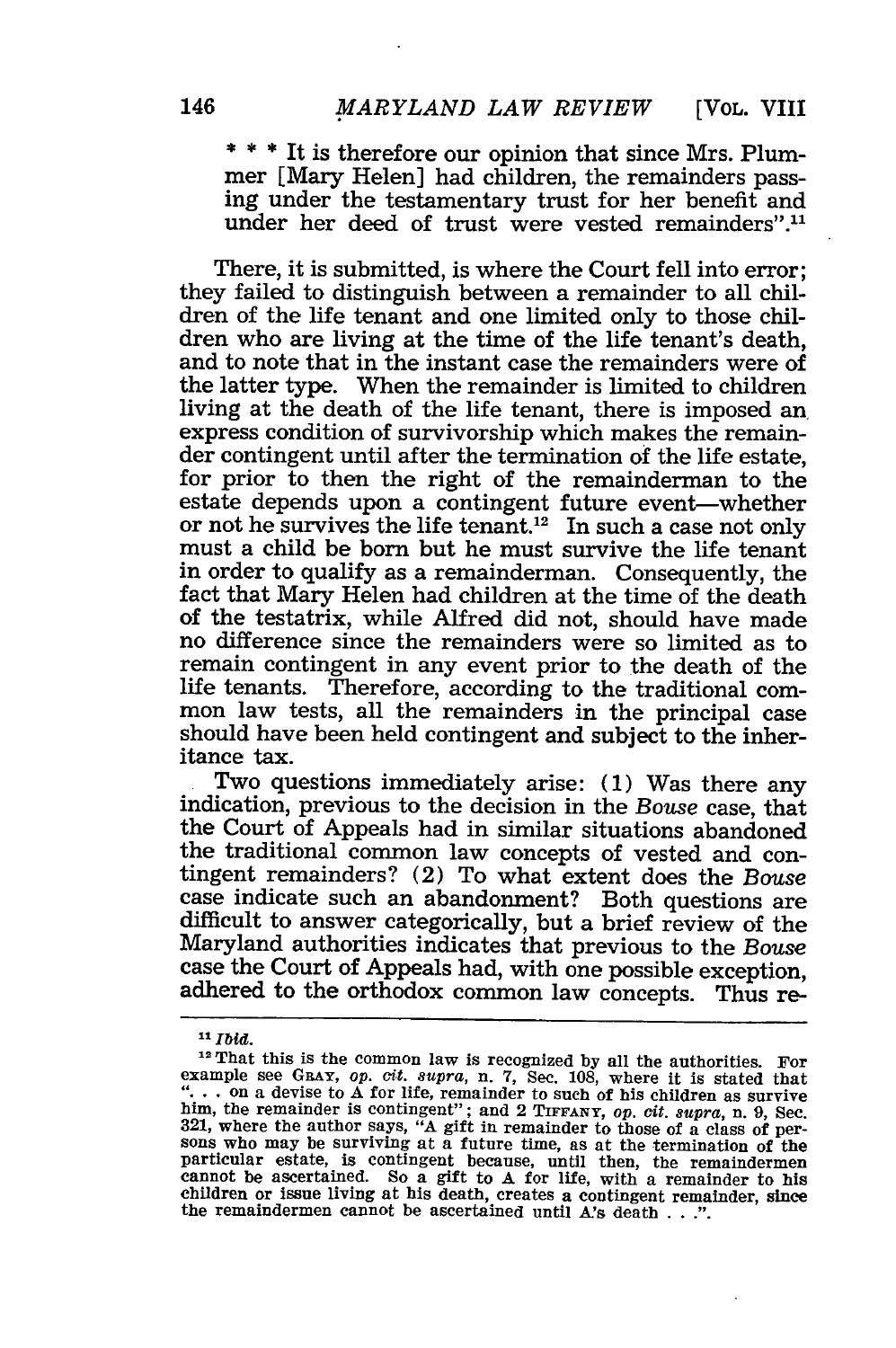mainders limited simply to children were classed as vested subject to open up prior to the termination of the life estate, provided there were some children in existence.<sup>13</sup> On the other hand remainders limited only to children who survived the life tenant were generally held contingent prior to the death of the life tenant.<sup>14</sup> For example, in the case of *Lansdale v. Linthicum,15* the testatrix left property to her husband for life, followed by a remainder, upon the death of the husband, to "such of my three children **\* \* \*** as shall be then living", and the remainder was held contingent until the death of the husband, the Court saying:

"The words 'then living' clearly refer to the time of the death of the husband of the testatrix, the life tenant, and as the will describes those who were to take in remainders as 'such' of her children as were living at the death of her husband **\* \* \*** the evident intention of the testatrix was to postpone the vesting of the remainders until the death of her husband. The devise was not to the testatrix's children, but only to 'such of' them as were living at the death of her husband **\* \* \*" 18**

Likewise, remainders limited to children (or more remote issue) where there were none in existence, or to children (or more remote issue) who survived the life tenant, and in default of such then to others were held to create alternative contingent remainders which would not vest until the death of the life tenant.<sup>17</sup> In one of the leading cases, *Lamour v. Rich*,<sup>18</sup> the Court stated:

Stump v. Jordan, 54 Md. 619 (1880) ; Gilman v. Porter, **126 Md.** 636, 95 A. 660 (1915). A similar result was reached when the remainder was to the issue of the life tenant. Bishop v. Horney, 177 Md. 353, 9 A. (2d) 597 (1939), noted (1940) 5 Md. L. Rev. 98. And in the recent case of Robinson v. Mercantile Trust Co. of Baltimore, 180 Md. 336, 24 A. **(2d)** 299 (1942), a remainder limited to "all my nephews and nieces" was held to vest in the nephews and nieces living at the time of the death of the testatrix rather than in those living at the death of the life tenant; the court stressed the absence of any words indicating an intent to limit the gift only to those nephews and nieces living at the time of the death of the

life tenant. 180 Md. 343, 24 A. (2d) **302.** <sup>1</sup> <sup>4</sup> Reid v. Walbach, **75** Md. 205, 23 A. 472 (1892); Lee v. WaltJen, 141 Md. 450, 119 A. 246 (1922) ; Reilly v. Mackenzie, **151** Md. 216, 134 **A. 502** (1926).

**15 139 Md. 155, 115 A. 116 (1921).**

**<sup>16</sup>**139 Md. 158, 115 A. 117. <sup>1</sup> <sup>7</sup> Demill v. Reid, 71 Md. 175, **17 A.** 1014 (1889); Numsen v. Lyon, **<sup>87</sup>** Md. 31, **39** A. **533** (1898); Thorn v. Thom, 101 Md. 444, **61** A. 193 (1905) **;** Lewis v. Payne, 113 Md. 127, 77 A. 321 (1910) **;** Schapiro v. Howard, 113 **Md. 360, 78 A. 58** (1910); Mnmmm, *op.* cit. *supra,* n. **6,** See. **225. 18 71 Md. 369, 18 A. 702 (1889).**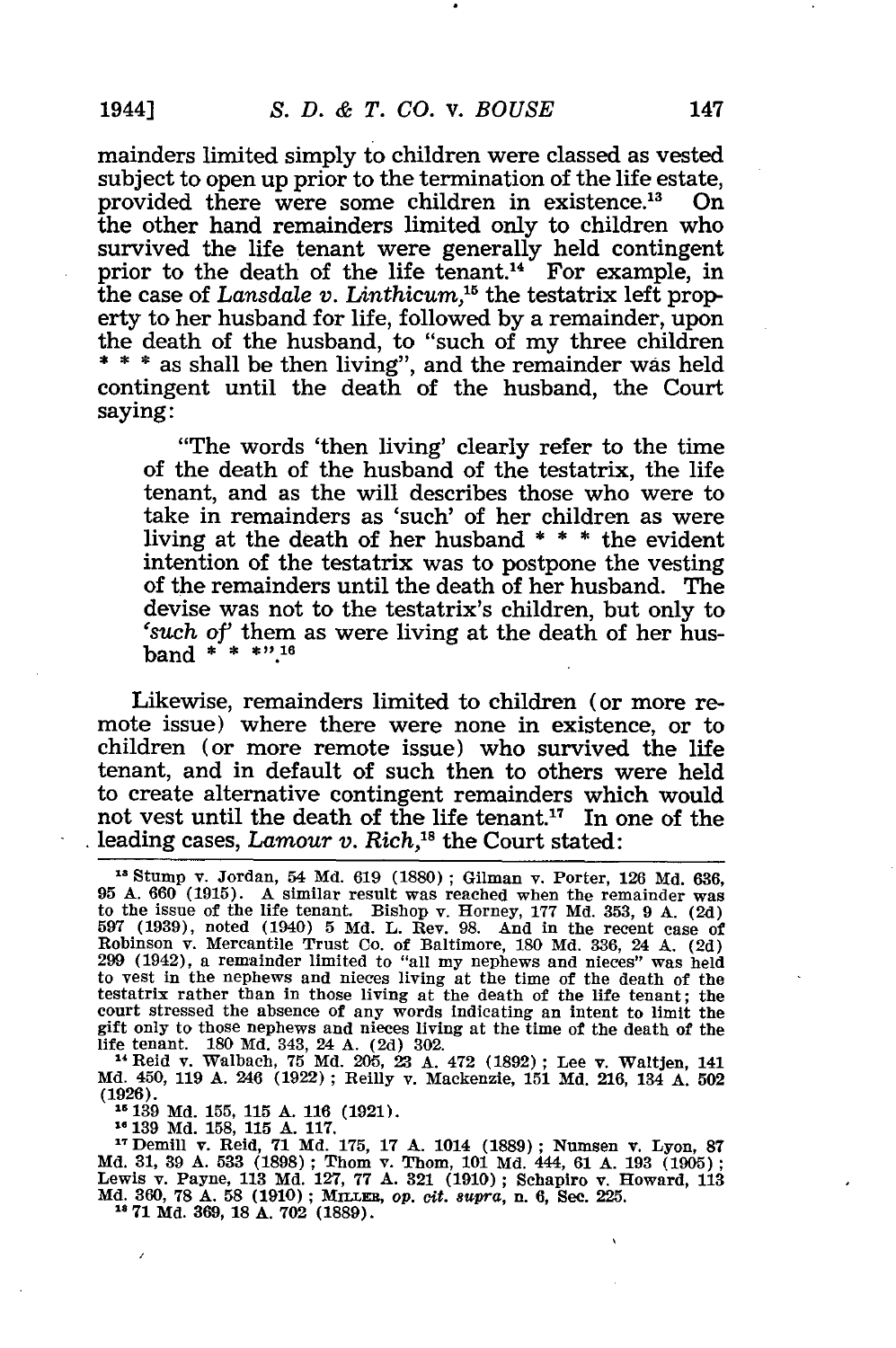"The law, it may be conceded, favors the early vesting of estates, and the courts will, as a general rule, where there is more than one period mentioned, adopt the earlier one, if there be no expressions or no intent plainly deducible from the terms used, indicating that the testator meant to select the later and not the earlier period. **\* \* \*** But the testator may, if he chooses, fix the period of vesting to suit himself, provided he does not transcend the time allowed by the rules of law. He may defer that period and make the vesting of the estate depend upon a contingency. When he has done this with *reasonable certainty* his wishes will pre- vail and the estate will not vest until the happening of that contingency". <sup>19</sup>

But in *Hans v. Safe Deposit & Trust Co.,20* a remainder, following a trust for the lives of various persons, limited to the "grandchildren then living" (referring to the death of the last beneficiary) was said to be vested, prior to the death of the beneficiaries, subject to being divested if the grandchildren did not survive the termination of the trust. The Court purported to distinguish other cases in which similar interests had been held to be contingent by saying that in those cases the testator had indicated an intention that the estate should not vest until the death of the life tenant; yet it is hard to imagine language which more clearly indicates an intention to defer the vesting of the interests than the words *then living* as used in the *Hans* However, the case is of little significance as an authority that such remainders are vested, because of the alternative ground upon which the Court based its opinion-res judicata; the latter theory amply justified the holding. And in the more recent case of *Safe Deposit & Trust Co. v. Sanford,21* property was placed in trust for the life tenant and upon her death in further trust for the period of twenty-one years, during which time the "net interest and income" was to be paid to the "child or children" of the life tenant; upon the termination of the trust (after the expiration of the twenty-one year period) it was provided that the property **"\* \* \*** shall then vest in and become the absolute property and estate of any child or secome the asseme property and estate of any end of children of [the life tenant]". The interest of the children

**<sup>19 71</sup>** Md. 383, 18 A. 703-704. There are similar statements in the recent case of Gittinger v. Farmers & Mechanics Nat. Bank, **180** Md. 640, 26 A. **(2d)** 414 (1942).

<sup>20</sup>**178 Md.** 52, 12 A. (2d) **208** (1940), noted (1940) **5** Md. L. Rev. 98. **21 29 A. (2d) 657** (Md., 1943).